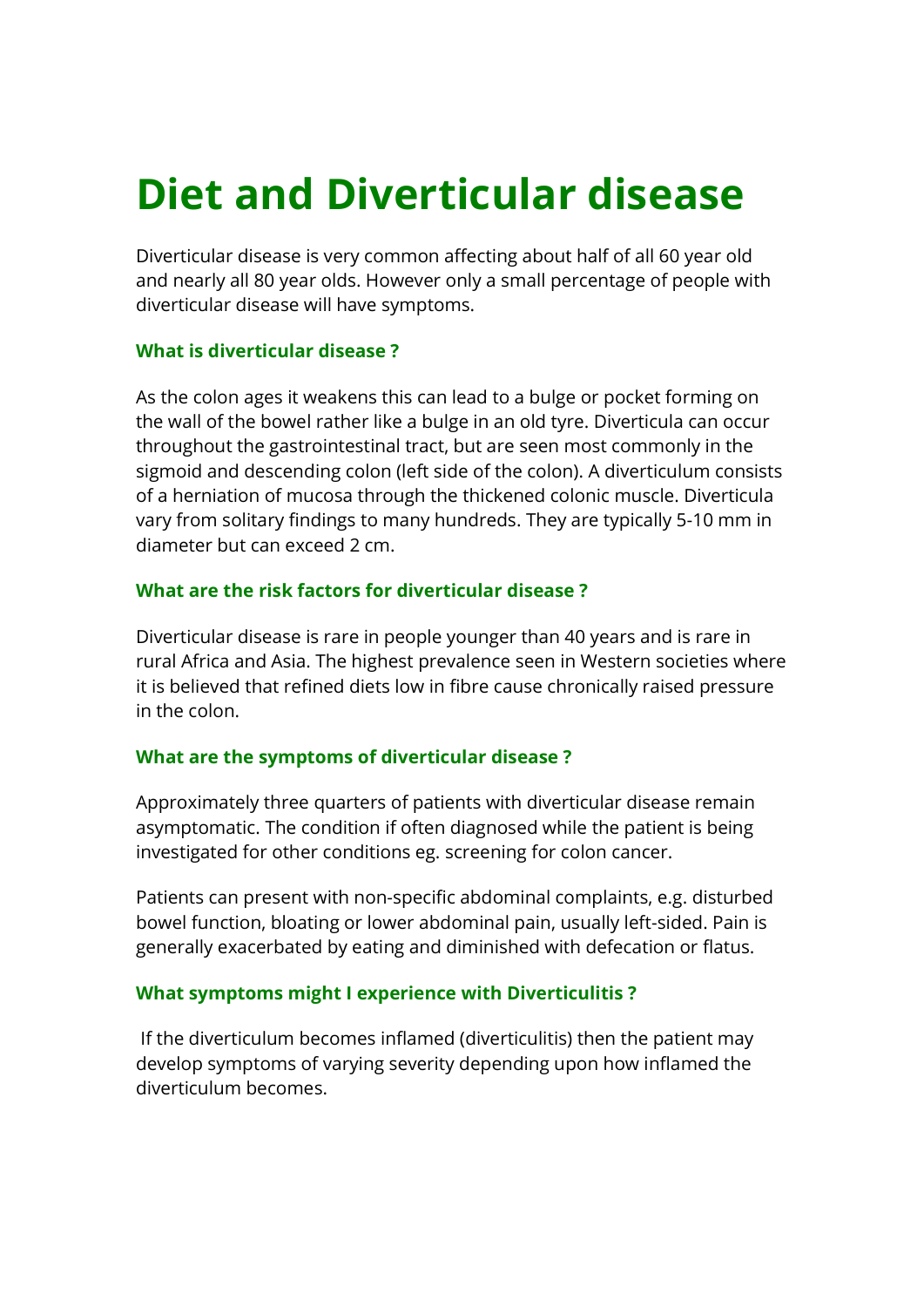Generally patients present with left lower quadrant pain. Asian patients have predominantly right-sided diverticula and will usually present with right lower quadrant pain. Pain may be intermittent or constant and may be associated with a change in bowel habits. Fever is present in most patients. The patient may go off their food and have nausea and vomiting.

One third of patients who develop diverticulitis will develop further complications. The inflamed diverticulum may form an abscess. This gives more severe pain and more severe symptoms of infection (swinging temperature, rigors, racing pulse). Sometimes the diverticulum erodes into a nearby structure creating a fistula. If this is the bladder then the patient may pass flatus and faecal material in their urine. Occasionally the diverticulum can perforated into the abdominal cavity causing peritonitis. This is a surgical emergency.

#### How should I adjust my diet to manage my diverticular disease ?

The large intestine becomes weaker with age and the pressure of hard stools passing through the large intestine is thought to cause the formation of diverticula. Following a healthy balanced diet high in fibre, and making sure you drink lots of fluid can make your stools easier to pass and should reduce the risk of diverticula developing.

However, once you have diverticular disease the severity of the condition can influence the kinds of foods you can tolerate. If you have uncomplicated diverticular disease which is painless then you should continue to follow the diet described above - a healthy balanced diet high in fibre, and making sure you drink plenty of fluid so that your stools pass with ease. However, during an attack of diverticulitis or if the bowel remains damaged following diverticulitis then high fibre foods can be difficult to tolerate and can exacerbate the pain of the condition and so are best avoided in these situations.

#### Fibre:

Fibre (sometimes known as roughage) is found in plant based food products. Fibre gets completely or partially broken down in the large intestine. A food product is 'high fibre' if it contains at least 6g of fibre per 100g. This information can often be found on the nutrition labels on the back or side of food packaging. Good sources of fibre include: